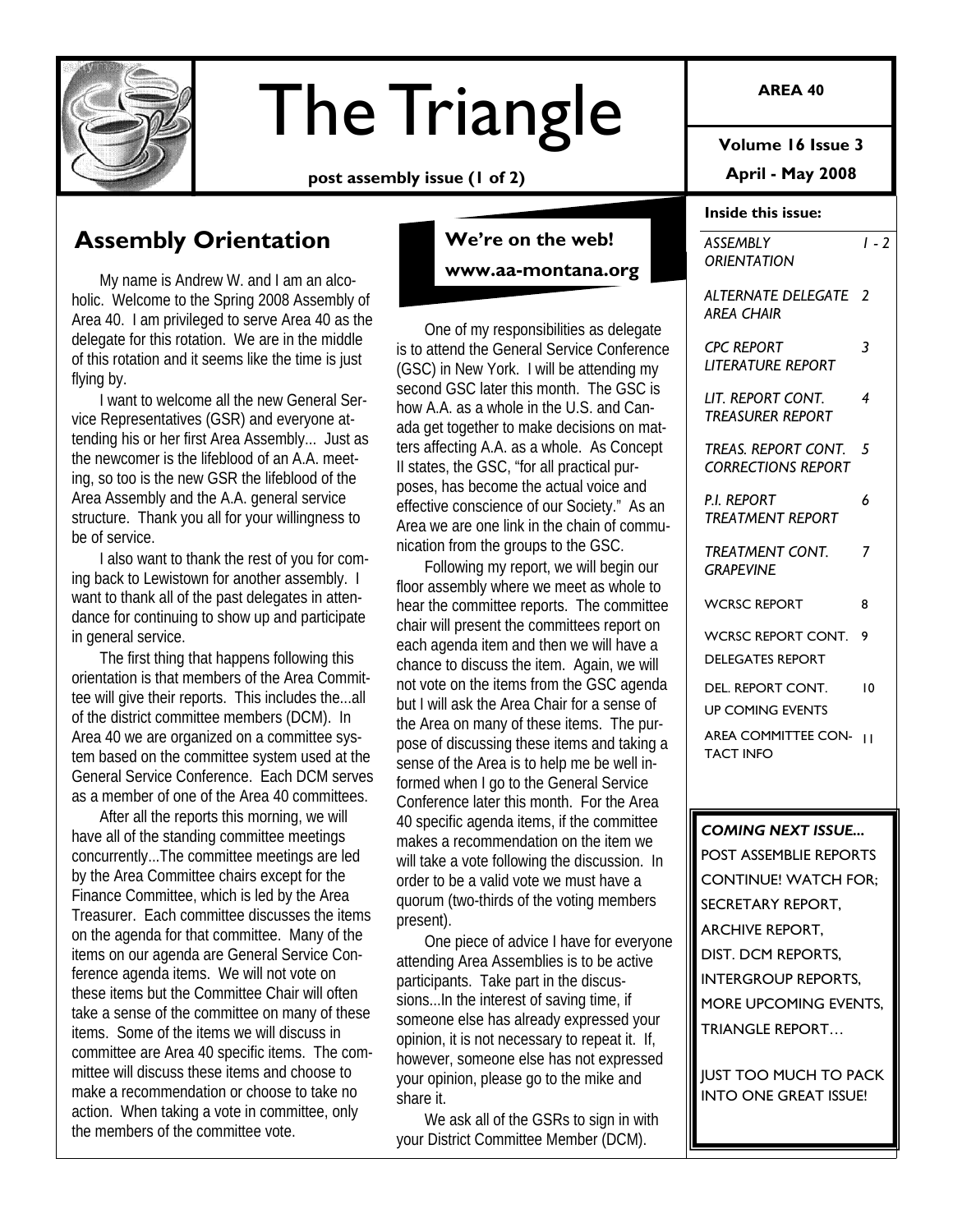# **Orientation, continued.**

Your DCM will turn the sign in sheet to the Area Secretary, Connie R….

Thank you all for being here. I hope you enjoy your weekend at the assembly.

Yours in love and service,

Andrew W.

Area 40 Delegate

Panel 57

(the contents of this article have been edited to save space)

# **Area Chair/Alternate Delegate**

Good morning, my name is Carole and I am an alcoholic. I currently have the honor of serving as your Area Chair/Alternate Delegate. It has been revealed to me that I don't always show how grateful I am to serve Alcoholics Anonymous when discussing my activities. It is a huge honor to serve you and be a sober member. I am very grateful for this opportunity.



 Since we last met at the Fall Assembly, I had a quiet remainder of the fall and winter. In January, I began thinking about this Spring Assembly and putting together the agenda. I asked myself why none of the intergroups within the Area have sent representatives to the two Assemblies I have

chaired. I decided to reach out to them and see if we might be able to have them join us. The response I got was very positive and it was fun visiting with representatives of the intergroups. Having a healthy, alcoholic ego, I found myself bragging about my accomplishment to Scott W., our Area Advisor.

He advised me that a Past Action states that an invitation letter will be sent to each intergroup within the Area. Of course I had to go home and look it up. There it was, plain as day from the Fall 1991 Assembly.

I am very happy to have intergroups represented today and I was wrong not to extend invitations to the previous Assemblies I have chaired. Please let me know what I can do to set the record straight, besides invite you to all subsequent Assemblies while I'm chair and train the

incoming chair to do the same.

Next thing I knew, it was February 1 and the agenda items for the Area were due. Soon after, I got the General Service Conference agenda from Andrew and I then put together the agenda you have before you today.

February 29 – March 2, I was in Fargo for the West Central Region AA Service Conference. It was a lot of fun to be there and it was very informative. On March 8, I had the privilege of attending the District 23's Not Quite Spring Yet Event, which included a district meeting. Then on March 15, I attended the Pre-Assembly in Missoula. I was scheduled to attend the District 21 meeting on April 6, but they preferred I not spread pink eye to the District. Good call! I hope to reschedule soon.

If there is anything I can do to help you in your Districts or Committees, please let me know.

John S., AAWS Trustee spoke at the WCRAASC. Two things he said have stuck with me. When looking at the Conference agenda items, consider how this affects AA as a whole rather than just my group or proving my point to another group. He also suggested we treat each other with the same love and tolerance we show a newcomer. We are often very hard on each other. These suggestions have made me think about how I act. I can do better.

Lastly, I have made mailing labels and placed them on the flyer table for you to take. Please get a card or write a note and send it to Andrew while he is at the General Service Conference. He will be working very hard and putting in long hours as your Delegate to the Conference and I'm sure he'd love to hear from the folks at home.

Thank you for letting me serve. Carol B.

P.S. The date for the Fall Assembly is September 20-21, 2008. I gloated about being right but it turns out more humility by humiliation is necessary for my spiritual growth. I returned home and checked my correspondence with the Yogo and called this morning to confirm and make amends. The hotel will make reservations for this weekend if you put your name on their list before you left. However, I would call and confirm at some point in the near future.

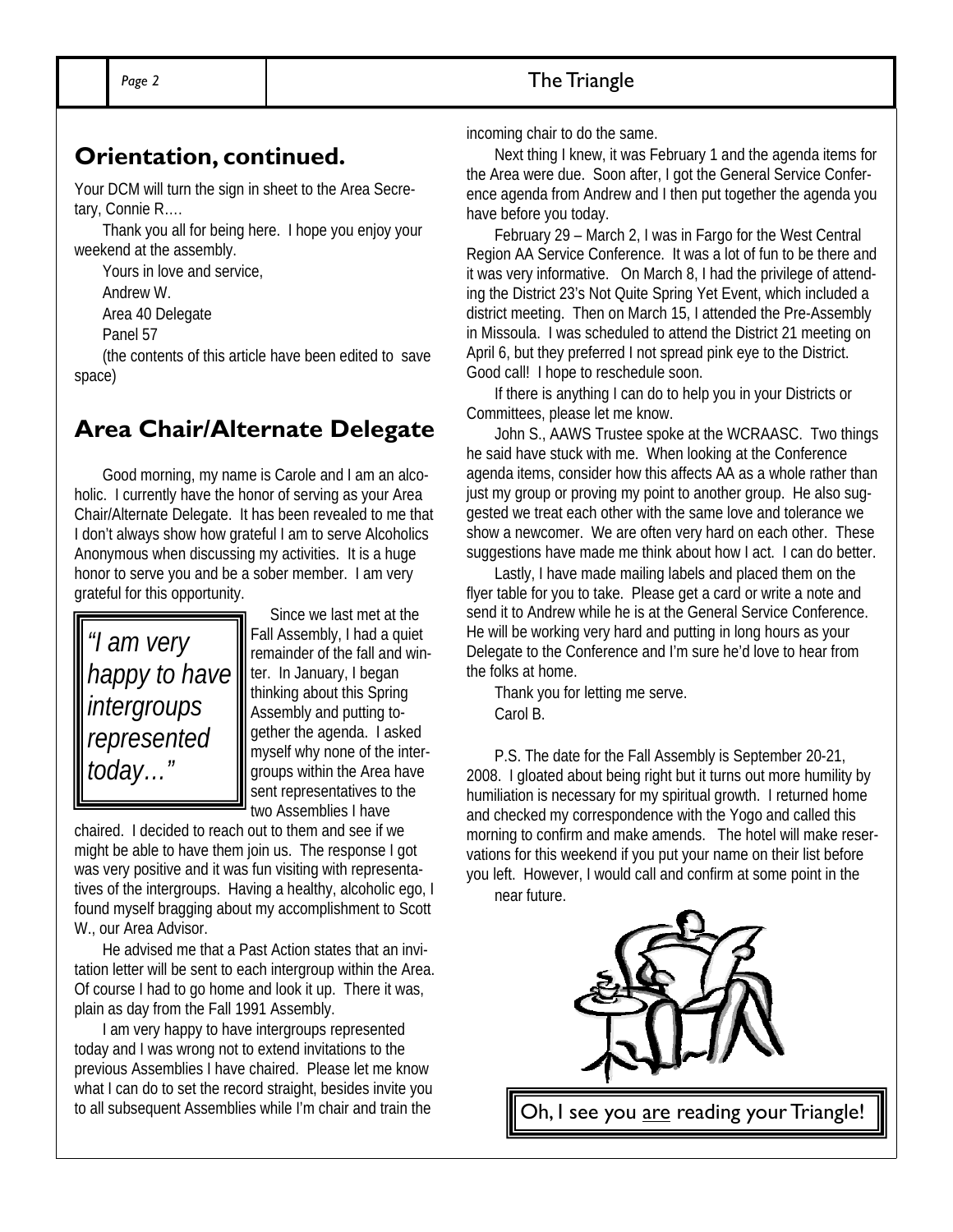## **CPC Committee Report**

My name is Terry S. I am an alcoholic. I have the honor of serving as your Area 40 CPC standing committee chair during this rotation. Since we met here last September, I have participated in a District 41 CPC luncheon in Great Falls last October 17, and in two pre-assemblies, in District 61 at Boulder Hot Springs on March 8, 2008, and in District 81 in Missoula on March 15, 2008.

 As always, at all 3 events I found enthusiastic sober alcoholics who participated, contributed and shared. It's been great! I know that I've learned and grown from every one of these events,

and I hope that I was able to provide some information that was of service to the participants in each event.

I am sorry to report to you that I did not use all of my committee budget for last year. I'm sorry because that means I did not go to as many places and participate in as many events as you budgeted for me. I hope to go to more places and participate in more events this year.

I want to tell each and every one of you my understanding, which is that our Area committee chair budget is specifically meant to be used to cover the costs of doing my job.

My job description appears at Page 9 of the Area 40 Policy & Procedures Manual, and two of the stated purposes of the Area Standing CPC Committee are

- (1)To be an Area information clearinghouse about CPC and
- (2)To coordinate the exchange of ideas and re sources between districts

In both these activities, my job is to concentrate on providing information about A.A. to those who have professional contacts with alcoholics.

In doing my job, I will continue to give you folks, after I visit you, copies of the expense reports I turn in to Kurt. If any of you feel it is appropriate, and can afford it, you are welcome to contribute to Area for part or all of the cost of my coming to participate in your event. I will not demand or even ask that you do so when you invite me to visit. That is NOT my understanding of how I am to use my budget.

So, it's part of my job to participate in any function, gathering, meeting, workshop or business meeting you might be having to which I can be of service as the Area CPC Committee Chair. I have a trip to Great Falls for their June 7 Founder's Day already planned.



There are already other functions on the calendar—the Fall Roundup in Kalispell and 3 campouts in Havre in June, July and August. I'm asking you folks if I can be of service in any fashion for any of those functions or for whatever else you have going on. I really want to encourage you all—DCMs, GSRs, District Committee chairs, group members, other members of the fellowship—to let me know. If there is any way I can serve you, call me, write me, e-mail me—talk to me this weekend but let me know, and I will do my best to respond as quickly and completely as possible.

Life is short, but it can be sweet. When we share our experience, strength and hope, there is still a world of satisfaction in the doing. Probably everybody here already knows the deep truth that when we give this away it is returned to us tenfold.

Thank you for letting me serve, and thank you for helping me serve.

> Terry S. Area 40 Standing CPC Committee Chair

## **Literature Report**

Hello, my name is Linda B. and I am an alcoholic. I would like to welcome everyone to our assembly and especially to any newcomers or visitors. I enjoyed the first year of this rotation. (Boy, time goes so fast.) I updated and refurbished our literature stock, made some new displays, dusted off the traveling library, and compiled a current list of district literature chairs. Of course, just in time for preparing for the next rotation.

I will be looking for people to stand for the literature chair election coming up at the fall assembly. Please come see me if you are interested and I will give you an idea of the responsibilities. It is an awesome service opportunity.

I have Service manuals left over from the 2006-2007 year. They are the red cover booklets on the back table. I chose not to order service manuals because they will be out-

> dated again so soon. I have prepared a sheet with the changes from the last General Service Conference. Included with the changes, I have copied the link so you can access the pdf. service manual document. I will be ordering new service manuals after this year's service conference and they will be available at the fall assembly.

There are new 2008 literature catalogs available

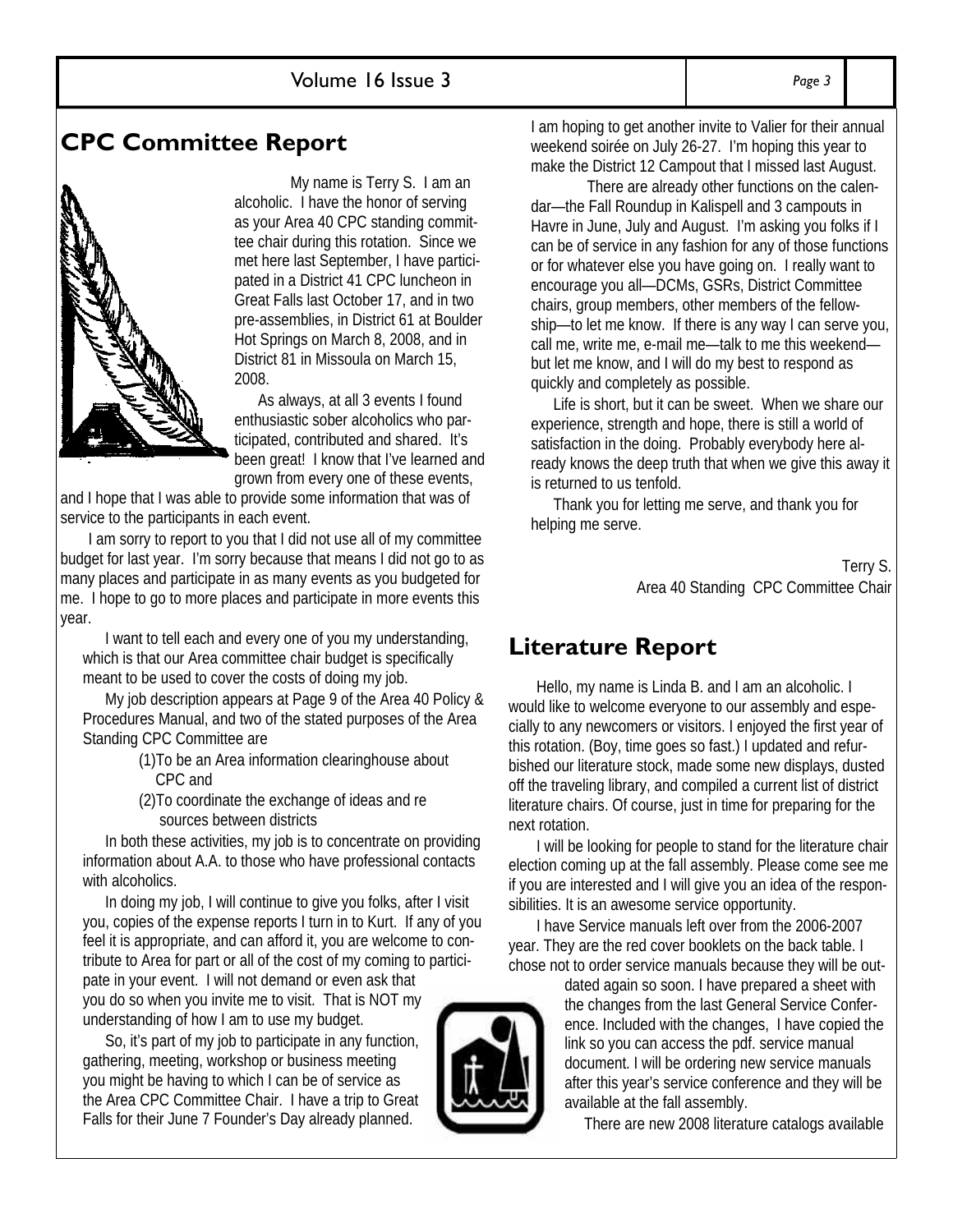### Page 4 **The Triangle**

### **Literature Report Cont.**

from our world services office. The new jacket covers are replacing the old style as the old pamphlets run out. There are some great discount packages available for treatment and corrections facilities. These have been available for many years, but haven't been utilized. They have a great value. For instance, the treatment package has 167 items for \$7.90. (What a deal!)

We have four agenda items this assembly. Our committee would welcome anyone to sit in on our meetings. As always, literature is a great source of carrying the AA message to the still suffering alcoholic. We will be discussing revisions, possibly suggesting changes, and revisiting some familiar items from previous considerations.

I will be sending a display to our Spring Roundup in Helena in May. I am also available for any workshops that you might like to hold.

Again, thank you for allowing me the opportunity to be of service.

> Respectfully submitted, Linda B.



DISTRICT LITERATURE CONTACTS

District 11 South Central Mt Intergroup- Bill M.

District 12 Ben G., Absarokee, MT

District 21 Joni McC. Wolf Point, MT

District 23 Scott W. Sidney, MT 59270

District 31 Neil T.

District 41 John R. Great Falls, MT 59401

District 42 Lee D

Gerry L. Shelby, MT

District 51 Jerry W.

District 61 Kyra S.

District 71 Betty P. Boulder Hotsprings, MT

District 72 Doug S. Bozeman, MT

District 81 Kelly M Missoula, MT

District 91 Brette D. Kalispell, MT

District 93 Pam S. Darby, MT



### **Treasurers Report**

Hi everyone, my name is Curt K. and I am an alcoholic. Thanks to God, the actions of AA and sponsorship, I have been sober since July 22, 1993 and I am very grateful for that. And I also have the privilege of serving as your Area 40 Treasurer this rotation.

A special welcome to all of you who are attending your first Assembly – thank you for being willing to share your time and talents with AA.

And now about money… The Finance Committee Agenda for the General Service Conference this year has one item that presents a great challenge to our Fellowship. This item, submitted by our very own past Delegate and past Area Treasurer, Loren B., puts in front of us the issue of how our AA  $7<sup>th</sup>$  Tradition is being used at the General Service Office; how big a role, if any, literature sales should play in supporting the work of the General Service Office, and what it means to be truly self-

supporting. These are big questions and I look forward to hearing your perspectives and experiences later this weekend. But at the moment, I would like to bring question of selfsupport closer to home.

There are financial reports on the table outside the door of this room that show our income and expenses for the first three

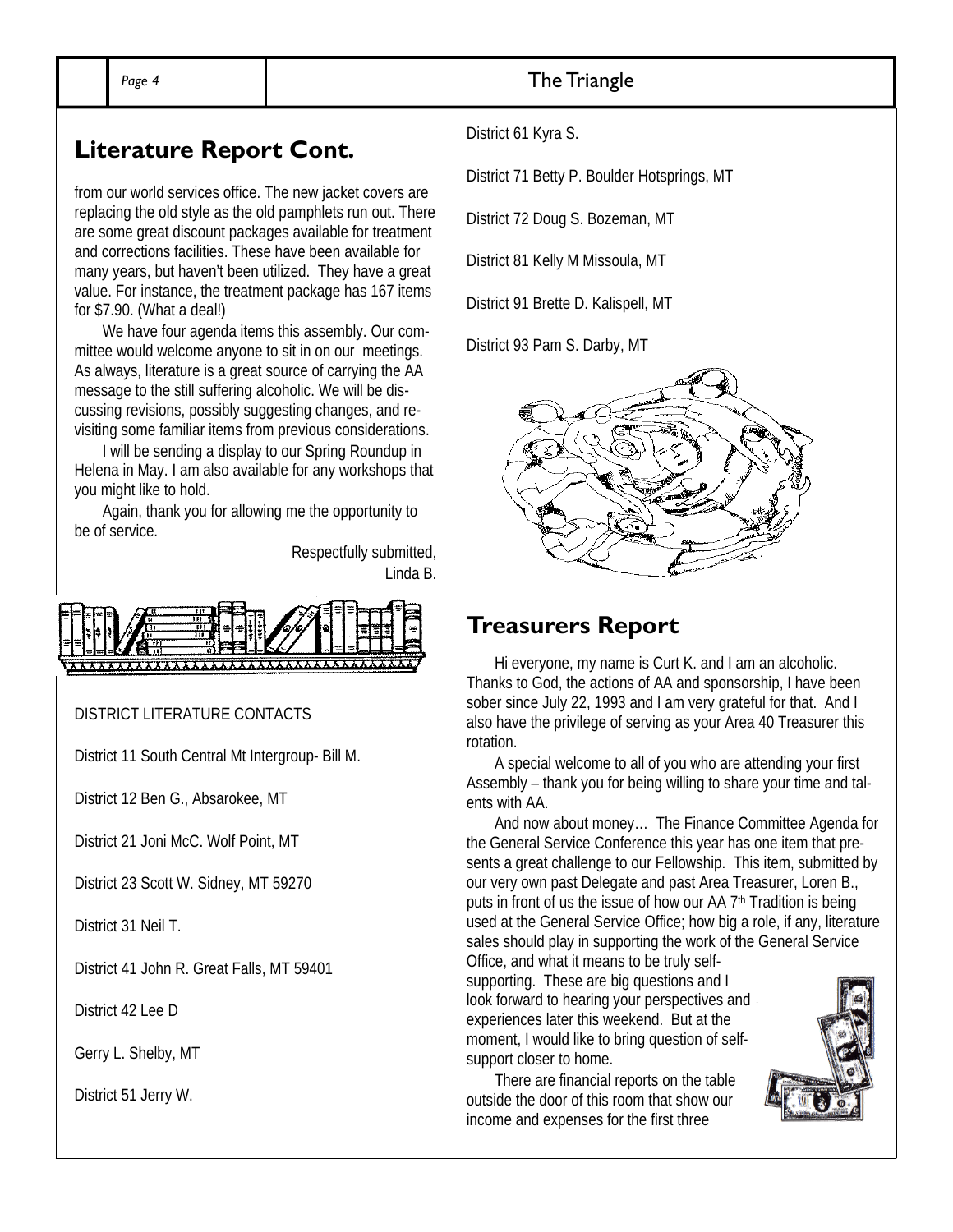### Volume 16 Issue 3 *Page 5*

### **Treasurers Report Cont.**

months of 2008 and a full view of 2007. To put our current numbers in context, from 1999 to 2003 we spent about \$15,000 per year on average. Last year our expenses were over \$28,000 and our income was \$23,000, with group contributions making up only \$19,000 of that total. Of course, we can't keep up this pace of spending over the long run unless group contributions rise to meet our budget. We are self-supporting at the moment – groups in our Area contributed all the money we are spending over and above our current year income, but they did so in past years. So the money we are spending is our own 7<sup>th</sup> Tradition, but it's 7<sup>th</sup> Tradition from the past. We won't be able to keep up this pace of spending in the future unless groups give more.

We always have a decision to make as AA members and groups – give more or spend less. The good news is that groups in Area 40 have increased their contributions to the Area significantly in the first quarter of 2008. Of course, we don't know if this pace of giving will continue throughout the year or if it is short-lived.

I will be approaching the Finance Committee about a slightly different budgeting process for the Fall Assembly. I will suggest that I work with the Area Committee Chairs and DCMs to draft budget alternatives that will be sent to groups along with all of the other agenda items for the Fall Assembly. This will give groups a chance to discuss and consider the Area 40 budget as a whole before coming to the Fall Assembly. One of the limitations of our current budget is that it was created piecemeal. Each item we spend our money on was discussed and approved separately and simply added to an already full budget. And as we know, when it is so important to us all that the message of AA get out to more and more alcoholics in need, every idea to help do that looks good. So we approve almost every new project or budget item that comes forward. So my hope is that we can look at our budget as a whole at the Fall Assembly and make sure it reflects our priorities.

Finally, I would like to encourage each and every one of you to consider standing for an Area position this Fall. I have spoken to a number of well qualified AAs who could all do well for the Area in the Treasurer position. But we should have a slate of candidates five or six deep at each position. Then we have a true group conscience and the best possible servants for our AA work. Concept

Nine reads: "Good service leaders, together with sound and appropriate methods of choosing them, are at all levels indispensable for our future functioning and safety." So that is my hope for Area 40 and my hope for each of you as you consider how to share what has been so freely given to you in sobriety.

Thanks for letting me serve, Curt K. - Area 40 Treasurer





### **Corrections Report**

Hello Area 40,

 I am glad to be at the assembly once again. It was a good trip from Bozeman, always fun to talk about issues within Alcoholics Anonymous with my friend Sean B. and my wife Courtney.

 I have had a lot of opportunity to get out of myself

since the last assembly. The pink can has been consistently receiving funds and dispersing literature to facilities. There was a month long spell where there was no activity and I was wondering what was going on out, there but it started to pick back up. I was able to come across 100 "Inmate to Inmate" books which I forgot to bring with me, but if you have interest in any for a facility in your district please let me know.

If you have any interest in starting a pink can in your group or need nay other information about the pink can please let me know how I can help. I have also brought a few copies of the pink can activity summary since the last Area.

 I had the opportunity to go to the pre assembly in Missoula and after getting lost with my traveling buddy arrived to participate in a good discussion on the agenda items. I was not able to get to the Boulder pre assembly but want to thank Paul S. for standing in for Area corrections there. I was also invited to participate in a luncheon that district 61 put on for professionals in Helena. It was very good. Thank you District 61.

 I look forward to discussing the agenda items at this assembly and talking with all my fellow alkys. If there is anything that I may be able to do to help in your district or group feel free to contact me anytime.

Hugs and kisses, Bill E.

> Contributions to Area 40 may be mailed to: Area 40 Treasurer PO Box1332 Helena, MT 59624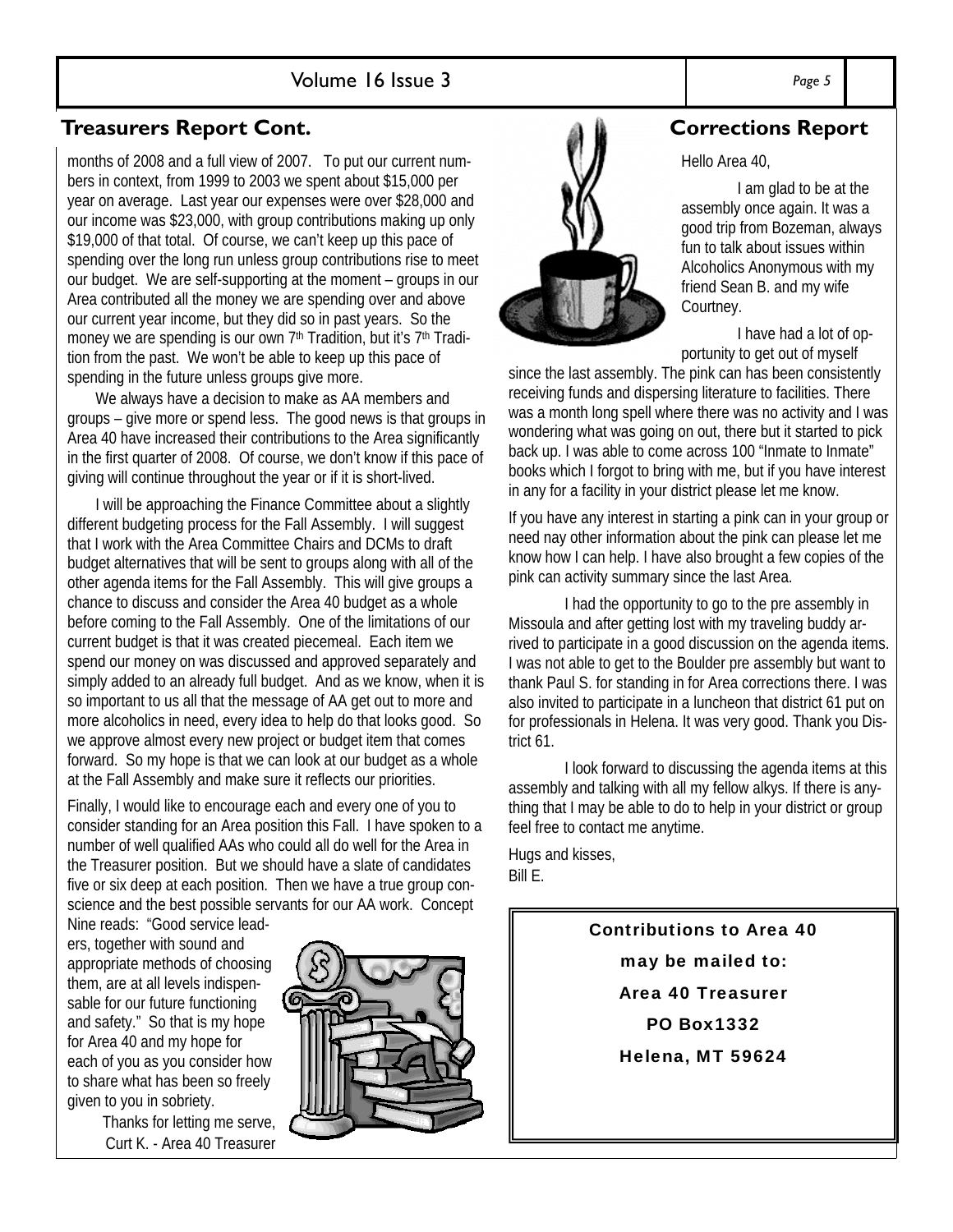Greetings Area 40 trusted servants,

First of all, thank you Scott W. for covering for me last Assembly, the PI Committee Paula H.(Dist 81), Tim M. (Dist 61), Jan M. (Dist 11) and the District 21 rep. Thank you Alex M. (Area 40 webmaster) for your continued work and patience, Lance S (Dist 61 PI Chair) for coving for me at the Boulder Pre-Assembly and **most importantly** thank all of you here today, for actively participating in your recovery.

It's great to be back in Lewistown. It's sure to be another exciting Assembly. If this is your first visit to Lewistown for an Area 40 event – Welcome! We're glad you're here. Please, ask lot's of questions. It's essential to the survival of the program that's saved all our lives that we continue to work towards making sure that when someone reaches out for the hand of AA that we can be there.

The PI committee looks forward to reviewing all of the GSO PI and Report/Charter agenda items and *toll-free calls originate*  reporting back to the Assembly tomorrow. In addition, we will be discussing the 800# (888-607-2000) and the web site (www.aa-montana.org). If you're interested in discussing any of these items, please join us in the new location, the Judith meeting room.

Over the past 6-months I have submitted dozens of requests to phone book companies across Montana to get our 800# published in your local directory. If you do not see the number in your phone book this spring, it would be helpful if your district's PI or answering service chair could call the company directly and ask them to provide a basic list-

ing. If your district has an answering service chair, please let me know who this contact is. This person will need to have your District's groups complete an AA contact list and directly enter it onto the aa-montana website. We hope to have this up soon, but will be using paper forms if we run into any more technical glitches. For now you can send a contact list with phone numbers, gender and available times directly to AnswerNet.

On this note, we have been having billing issues with AnswerNet since the hotline went active. Many of you have still not received a bill. Here is what was sent to me this week from AnswerNet:

*"The billing for each of the districts has not been totally resolved. We still have some reporting issues to deal with. First of all, we need to track the calls coming in on the toll free and subtract them from each district based on the time and date the call came in. It involves some sorting of data and we are still working on how to best capture that information and then translate that to each district based on previous reporting formats."* 

It sounds like most of the toll-free calls originate from the<br>Districts that used AnswerNet in the past. These Districts' Districts that used AnswerNet in the past. These Districts' have been receiving bills. To this end, Helena reported a 50% reduction in cost. It was suggested to me that the Districts who have not received bills have not had much call volume to date. Hopefully the phone book listings will change this. Please provide the 888-607-2000 number as best you can throughout your districts.

> Thank you for allowing me to be of service, Sean B. - Area 40 PI Chair

### **Treatment Report**

Hello everyone, my name is Geoff and I am an Alcoholic. First, I would like to welcome all who are here for their first Assembly.

Since the last Assembly, Beth S, Treatment Chair from

District 71, reports that they continue to take meetings into MCDC (Montana Chemical Dependency Center) & Watch West. Meeting times are 6:00pm on Saturday for MCDC and 7:00pm Friday at Watch West. Districts 72 and 61 continue to help support district 71 with both meetings. Good communication between districts has proven to be helpful. BTG (Bridging the Gap) is going well and Beth is in the process of updating the contact list for District 71. Bob H and some volunteers from Dickinson, ND continue to help support District 23 at Watch East in Glendive.

Bob H reports:

Although there have been some changes due to new restrictions placed on the facility and the Parole System, everything is going smoothly. Since the "Family Members" at Watch East cannot be forced to attend AA, the attendance at the Bridging the Gap (BTG) meetings has dropped to about 20 or half of the 40 men and women locked up there. The remainder goes to other programs of their choice. The men and women that do voluntarily attend our meetings seem to be more open to information and ask more questions about AA. We now make sure that all those who fill out cards, for temporary AA contacts upon discharge from the facility, are giving us permission to send their names on to these contacts. It is very helpful, when AA members respond to these requests, to inform them that they got their name from BTG. We have had a few that were quite worried how someone got hold of their name.

We are able to have them start filling out their BTG cards up to 3 months before they leave. This would seem like ample time to get the contacts made but there remains a problem on our end of the system. This has improved over the last couple

*"It sounds like most of the from the Districts that used AnswerNet in the past. "*

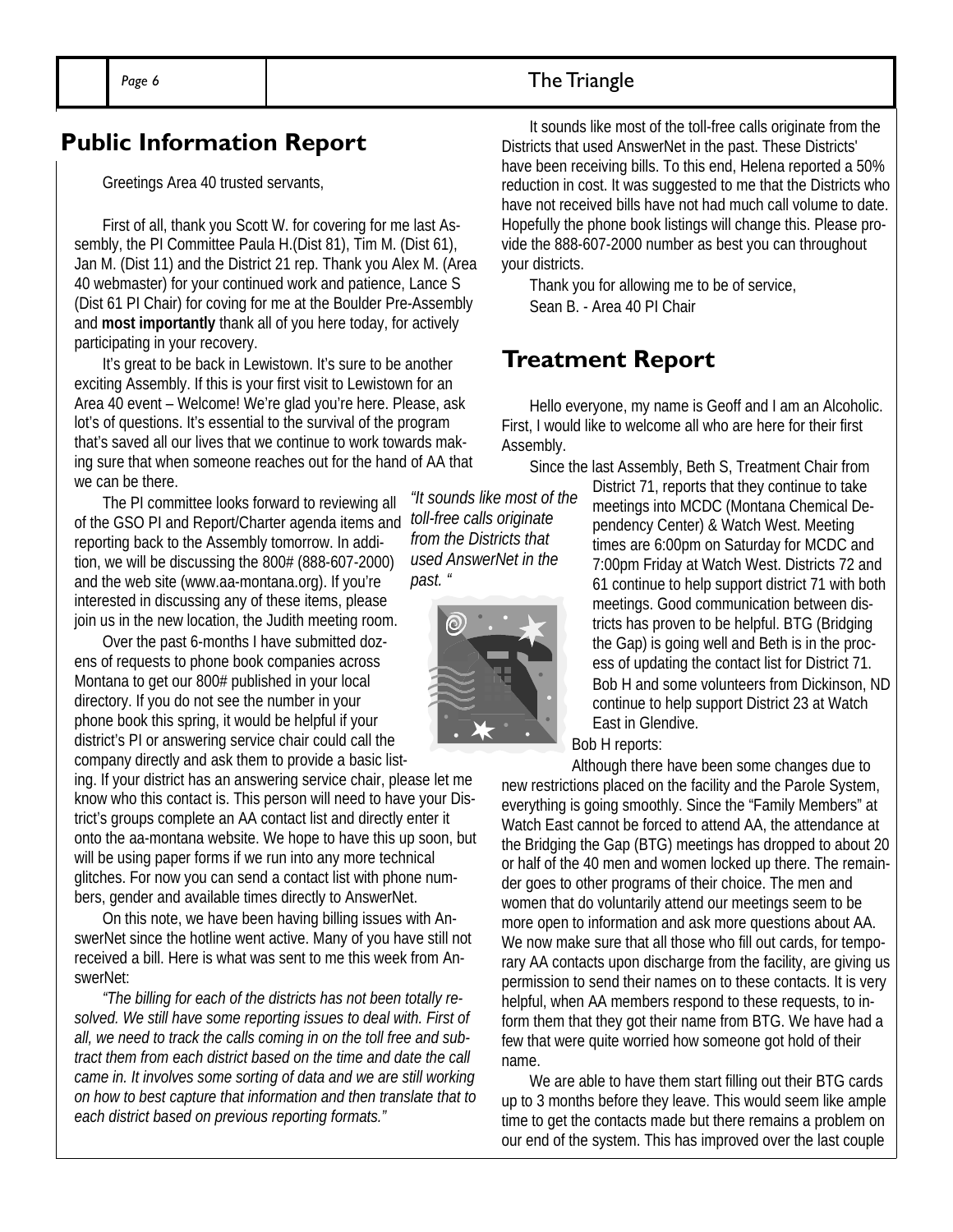# **Treatment Report Cont.**

of years but it is still there. Please, please, please hand out the BTG cards to AA members who will follow through with making contact. It makes it so much easier for the people being released to get to that first AA meeting upon release, if they have had some communication with an AA member who will be there for them.

We have had a change in the meeting format because the facility has agreed to have the "Family Members" view the video "Hope" prior to our coming there on the second Friday of the month. This allows us to get through the BTG part of the meeting early and make an "Introduction to AA" presentation. This helps to prepare them for what they will find when they attend AA on the outside. This has been met with good interest and participation.

I would like to thank the volunteers from Dickinson, ND, who fill in when I can't make it. Due to their willingness we have had a presence there every month for the last two years.

Jim O., Treatment Chair District 72, reports that they have been taking meetings to MCDC on the 1st Saturday of the month, to Watch West on Fridays and have been taking some people to meetings from different facilities in Bozeman.

Mary R., District 61 Treatment Chair, reports that the Treatment/Corrections Workshop was a huge success and that they continue to take meetings to MCDC the 4<sup>th</sup> Saturday of the month.

I was invited in February, by District 41, to do a short talk on BTG at their District meeting. Unfortunately, I only made it to Broadview (about 50 miles out of Billings), when the car I was in overheated and we had to call for help. Thank you District 41 for the invite! Maybe we will try again? Alan, the Treatment Chair for District 41 reports Rocky Mountain Treatment Center has meetings on Sunday at 7:00 pm, Thursday at 7:30 pm and a Speaker meeting on Friday at 7:30 pm which I host and find speakers for.

Lots of newcomers and we sent out a few Bridging the Gap (BTG) contact cards from there for clients who want them.

Benefits west has a meeting on Sunday, Wednesday and Friday at 7:30pm

I've contacted both of the other treatment centers and given them packets on BTG. We called them several times and haven't heard anything back, nor have I gotten any contact cards from them.

I've gotten lots of contact cards from MCDC and had a few replies from them and some from Watch

Most of my involvement has been with Rocky Mountain Treatment Center. The clients are always expressing their gratitude for Great Falls AA.

In Billings, we continue to do an "Introduction to AA" presentation at the Rim Rock Foundation on the first Tuesday of the month. This helps the patients in treatment to better understand what AA does and does not do.

Thanks to all District Treatment Chairs for your service to Alcoholics Anonymous in Area 40! If you have anything new or old to report pertaining to treatment in your district, please feel free to let me know. Good communication between Districts and each other helps us to "Carry the Message" and "Bridge the Gap." DCM'S; If you have any changes for your Treatment Chairs please let me know as soon as possible so I can add them to the Treatment Chair Contact List. Best to

If I can be of service in your District in anyway, please feel free to let me know and I will do my best to help - provided I don't overheat or boil over!

Thank you for allowing me to be of service, Area 40 Treatment Chair Geoff D.

# **A Grapevine Note**

### Sam's Great Idea

Sam B., GVR Extrodinaire, and I rode back from lunch Saturday during the AREA Assembly. Sam shared with me a GREAT IDEA. Many jails do not allow the Grapevine due to it's staples holding the pages together. Of course, there is the July issue without staples. And there are the dedicated workers who painstakingly remove staples from issues to give. We talk so much about the magazine itself that we often over look the other publications from Grapevine.

 Sam recommends: Emotional Sobriety, The Best of Bill, and Spiritual Awakenings.

In Our Own Words is another book that may appeal to many incarcerated.

Hugs, BilliJo

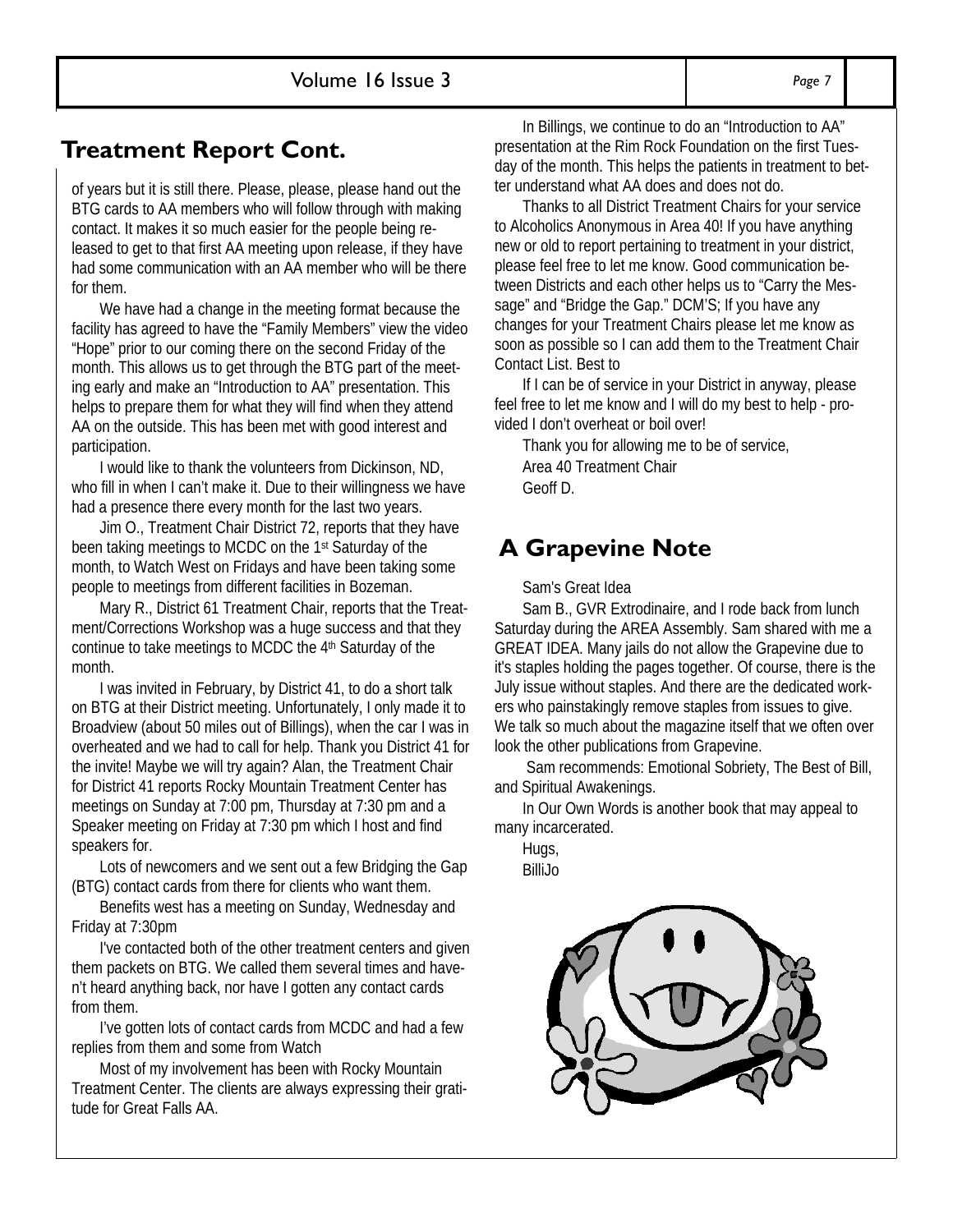# **West Central Regional Service Conference Report**

How do I paint a picture for you of the WCRSC in five minutes or less and make you feel like you're in it?

Well I thought a good place to start is by telling you what the West Central Regional Service Conference (WCRSC) is. It is a gathering of the eight Areas in the West Central region of the United States which, from a geographic standpoint, amounts to Iowa, Northern Minnesota, Southern Minnesota, Montana, Nebraska, North Dakota, South Dakota and Wyoming. The purpose of the conference is to develop greater unity among members, groups, and the Areas of the West Central region; to encourage the exchange of ideas and experience, and to provide an opportunity for members to discuss pertinent aspects of Alcoholics Anonymous.

The event is hosted by the different Areas on a rotating basis and this year the event was held in Fargo North Dakota at the

Best Western Doublewood Inn. It began at 7:00pm on Friday February 29th and closed on Sunday March 2<sup>nd</sup> at noon. The Theme for this year was "Communication and Participation - The Key to Unity and Self Support". There were 273 registered members in attendance.

The Friday night and Saturday night sessions lasted past 10:00pm on both nights with ice cream and fellowship afterwards. On Saturday and Sunday the day started with a 7:45am and 7:00am meeting respectively.

The agenda consists of General Sessions which are held as a large group where the delegates  $\cdot$ from each Area get a chance to present the agenda items that were assimilated at GSO that came from individuals, groups, districts and Areas throughout the United States and Canada. This serve's multiple purposes. It not only better informs the members

at the conference along with giving them the opportunity to share their opinions, but also gives the delegates a sense of our members feelings on the topics along with a dress rehearsal, if you will, prior to attending the General Service Conference later this Spring in New York city.

 Different Area's also have members from their Area's put on presentations to the entire body with this year's topics consisting of; "Self Support" - Northern Minnesota, "Unity" - Nebraska," Communication & Participation" - Wyoming, "Love & Tolerance, Now More Than Ever" - South Dakota.

There are also smaller breakout sessions for each Area committees where you can share experience among each other.

The West Central Regional Trustee, Chuck B. was also there to give his last report of his four year rotation along with Dorothy W., trustee at large, and Jack S. who is a trustee on the General Service board and sits on the Finance committee at

GSO and was a former director of the Grapevine. Jack was also the Saturday night speaker telling his personal story. If you don't know what a Trustee is, think along the lines of - Super Delegate.

That in a nut shell is what the WCRSC is and what went on there from a 10,000 foot level.

To truly appreciate the picture, allow me if you will, to focus it down to what happened to one Alcoholic who attended, me.

I met our Area Finance chair Curt K. at the Helena airport on Friday morning to board our five hour flight. To begin it got out of Helena an hour late. We flew from Helena to Minneapolis where I read the background material along the way in the cramped seating on the plane. They don't feed you anymore on short flights so upon arriving at the Minneapolis airport I set

out to find lunch. I settled on a restaurant called Friday's since it was Friday and they were serving fish, which is an outside issue so I won't go into that. I later boarded the hour flight from Minneapolis to Fargo and took my seat in the next to the last row of the plane. The cabin crew was just about to close the door to leave and I was sitting there all delighted that no one was sitting next to me and I could lay out the background material on the next seat and finish my reading when a gentleman in a dark blue pinstripe suit came down the aisle and preceded to take over the empty seat beside me. I greeted him as warmly as I could but was thinking one more minute and the door would have been closed and my seat/desk would have been mine to finish up my review of the agenda material. We shared a few general

comments and he then looked at me and asked, "You're not by any chance headed to the West Central conference are you"? I smiled and said yes at which time he said he was also and that his name was Jack. As it turned out this Jack was the Jack I mentioned above in the section on Trustee's. He was flying in from Washington DC and almost missed his last connection. What a way to get reminded that my first inclination to perceive a situation as bad is often not the case at all. I now had a walking talking encyclopedia next to me of the agenda items I had yet to review.

We arrived at Fargo and I retrieved my luggage and waited for my cab with the district 72 DCM Lori F. who just arrived as well. What's Fargo like in February, its cold, It's windy, and it is all so flat, but I was very happy to be there! In the cab on the way to the hotel I met another member of our fellowship from Nebraska.

*" Things that come to mind about what I heard and experienced there were; First off the level that people care about, and are willing to do for our fellowship, "*

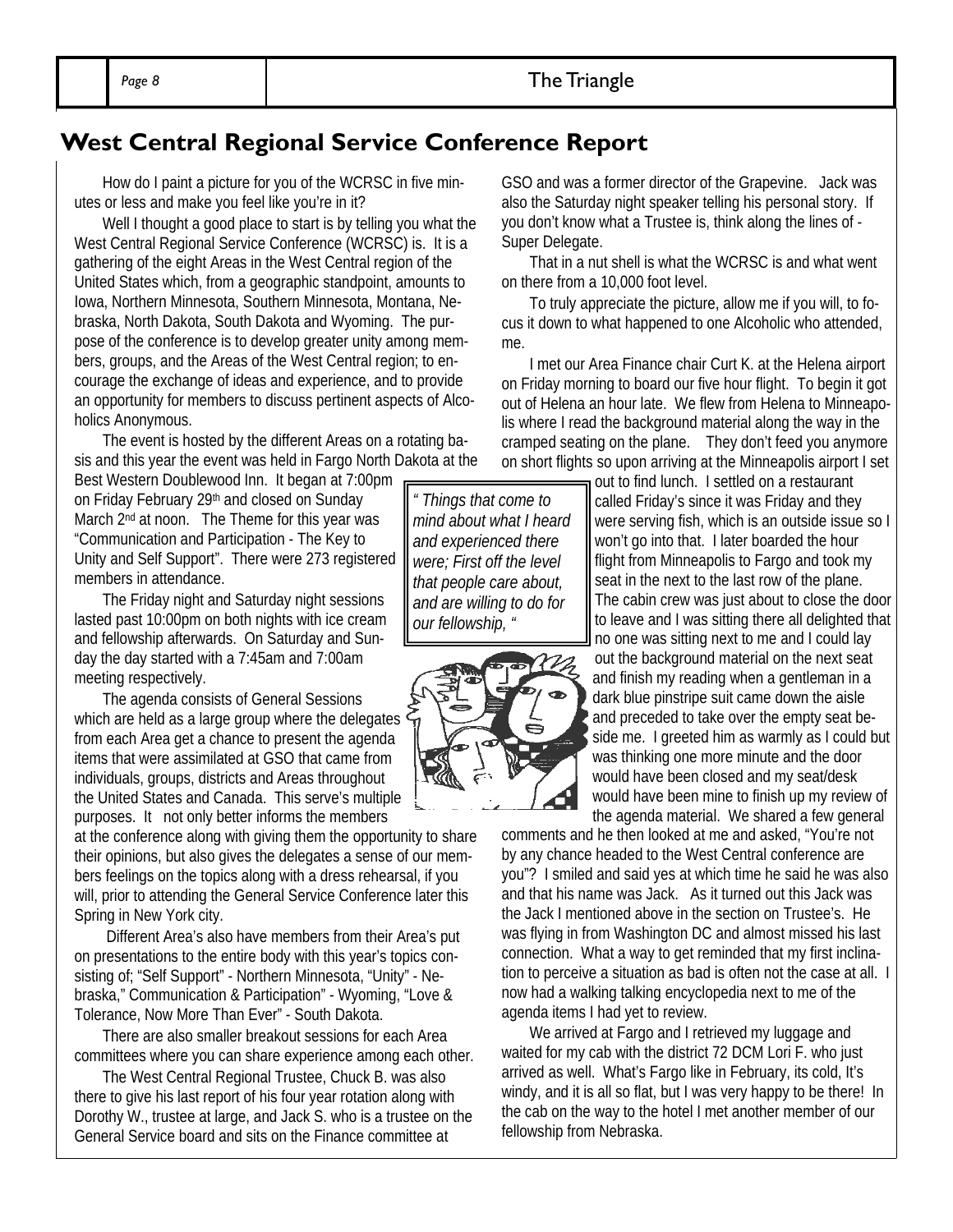# **WCRSC Report Cont.**

That night I had supper at the hotel with our Area delegate, our past delegate another delegate from somewhere, Curt our Finance chair, and Jack from the plane who needed no introduction. Throughout dinner I couldn't help but keep thinking how does a drunk from Anaconda Montana end up in Fargo North Dakota having dinner with the high caliber of people such as these in a fancy hotel? I think it has something to do with action.

I did not sleep much Friday night or Saturday night for that matter, not only because the hours available were short, but also because my excitement about being a part of this were so high.

Things that come to mind about what I heard and experienced there were; First off the level that people care about, and are willing to do for our fellowship, Bill W.'s litmus test on if we should do something in AA, Is it Spiritual, Is it Necessary, Contributions are up the last two years, 7.5% last year and approximately 13% in 2006.

I also learned that many people do not share the same thoughts on things as I, and when it comes to the grey pages in the Grapevine this was almost painfully apparent but I had fun sharing on the topic none the less. In any case I've experienced that I can still respect and even like the people who disagree with me.

The thing that concerned me the most was a story a young Mexican fellow told from the microphone in the General sharing session during the discussion on funding other countries to come to the general service conference. He said that in Mexico there are two GSO's and that one of them is notorious. He said they will have newcomers stand on one foot for 24 hour in an attempt to break their will and people have died during this process. I don't know about you, but it left me with little doubt if we should fund this effort.

This fall we will be voting in new members to the 2009-2010 rotation. So if you are currently just mulling over the idea or perhaps the idea doesn't even exist about standing for a position I would like to close with this. A question in the Ask-It-Basket of a service workshop I was a participating in asked if service work in A.A. has benefited me in my career. I hope my



report has better answered this question than the short time I had available then, that it has not only benefited me from a career standpoint, but in every area of my life. Sincerely, Tim Merhens District 61 DCM

# **Delegate's Report**

 My name is Andrew W. and I am an alcoholic. I am privileged to serve as your Delegate for this rotation. It has been a busy and exciting year. I have enjoyed the opportunity to participate in general service as your delegate at the General Service Conference, at the General Service Board meeting in February, at regional conferences and a regional forum, and all over Montana last year. I strongly believe that participation in service is fun and I look forward to another exciting spring and summer of travel.

 Shortly after last fall's Area 40 Assembly, I had the opportunity to attend an Area Assembly of Area 92, Eastern Washington in Wenatchee, Washington. It was an enjoyable and educational experience. I was given a chance to sit on a panel with a lot of past delegates. I also collected ballots during their elections. In Area 92, elections results are tabulated by a bunch of past delegates (most of whom are not from Area 92) in a back room. Then they have a motion to destroy the ballot after each round of voting. It was interesting to see the differences like these but also to see the similarity in the love for Alcoholics Anonymous.

 At the end of January, I went to New York City to attend the meeting of the General Service Board. I was delighted to see all the familiar faces of the other committee chairs, the GSO staff and the trustees. This meeting is one of the quarterly meetings of the board and the board invites the chairs of all the General Service Conference Committees to attend. We were given an orientation to the weekend and then we each had an opportunity to meet with the secretary of our respective committee. I met with Don M., the Chief Financial Officer for GSO and the secretary for the Conference Committee on Finance. We had a formal dinner and open A.A. meeting on Saturday night as part of the weekend. I also was able to sit in on and participate in the meeting of the Trustees' Committee on Finance. All the delegate chairs were also able to observe the other committee meetings and the full meeting of the Board. Seeing this whole process in action, I am both happy to be able to participate in it and amazed at the amount of time and energy everyone puts into it, from assemblies like this one to the General Service Board meetings.

 At the end of February, a number of folks from Area 40 were able to attend the West Central Regional Service Conference in Fargo, North Dakota. Thankfully, the weather was much better this year in Fargo compared to last year in Lincoln, Nebraska. This year we were actually able to hold our Delegates meeting on Thursday night before the WCRAASC started on Friday. It was fun to be one of the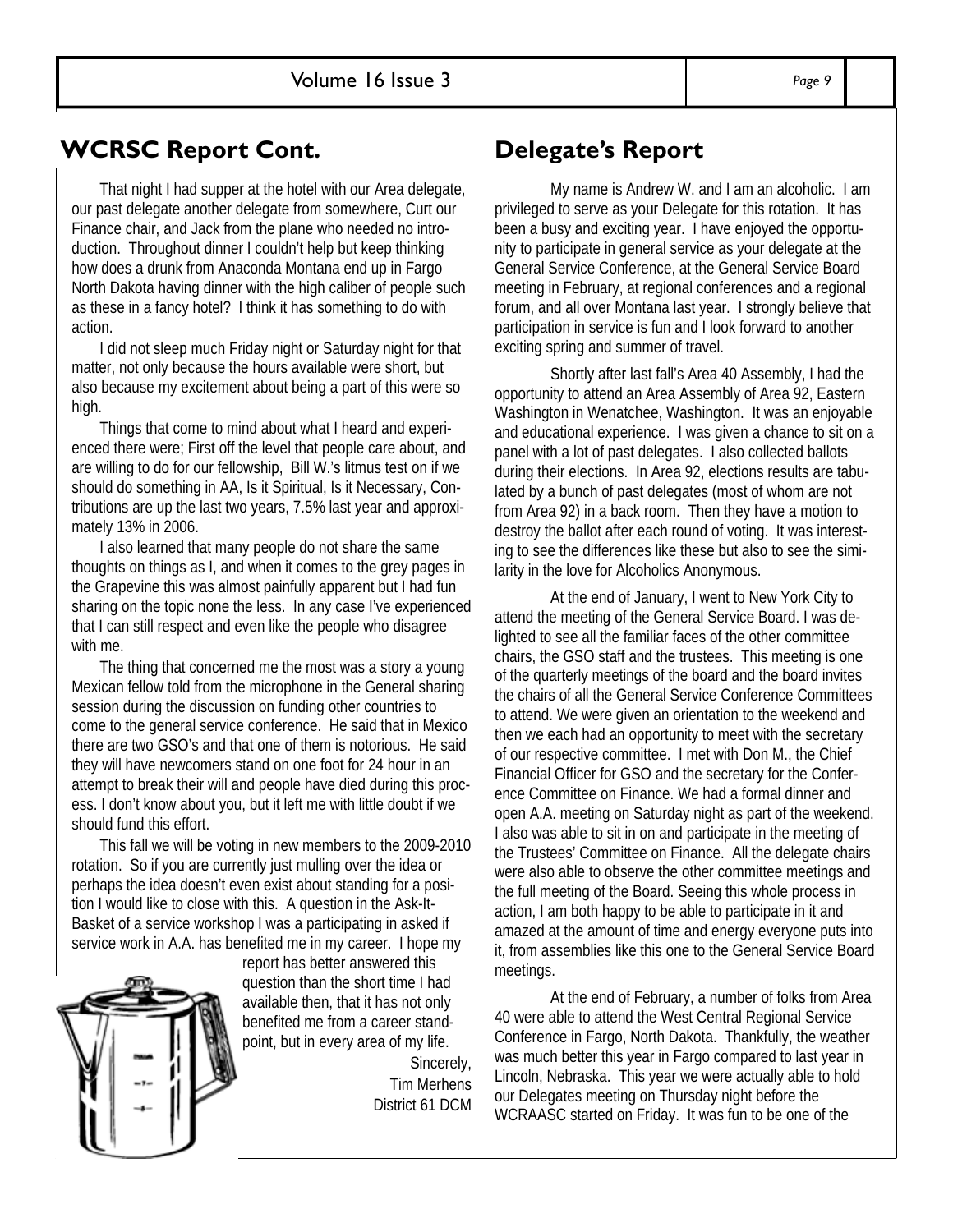"experienced" delegates and to see the new delegate get their feet wet. The conference was once again a great opportunity to have our first discussion on the GSC agenda items, participate in breakout sessions, and to enjoy some good fellowship with A.A.

members involved in service from around our region. We had pretty good participation from Area 40. If you have the opportunity, I would recommend attending a WCRAASC.

 Between the trip to Fargo and now, we have had two pre-assemblies in Area 40. On March 8 we met in Boulder and on March 15 we were in Missoula. The pre-assemblies gave GSRs the chance to become a little bit better informed about some of the items on our agenda

for this assembly so that they could take some of this information back to their groups. We will have more discussion on the preassemblies when we hear the report on the ad-hoc committee concerning pre-assemblies.

 That brings us to this Spring Assembly. We have a number of issues in front of us that require our attention, both Area 40 specific items and items from the GSC. I encourage everyone to discuss these items so that we may come to a wellinformed group conscience on these items. Some of the items may seem unimportant, some of them may seem familiar, but taking the time to discuss these issues is part of our commitment to make sure we don't "louse this thing up."

 What's coming up for me? I have a weekend to catch my breath before heading to New York again on April 26th for the 58th General Service Conference. I have been told that each conference is different. I look forward to this one and seeing all the people I met last year. This weekend goes a long way in helping me prepare for the GSC. I appreciated all the time that we put in here when I was at last year's GSC. I also appreciate all the cards I received from you all. The address of the Crowne Plaza Times Square Hotel is

Crowne Plaza Times Square Manhattan

1605 Broadway

New York NY 10019

 I already have several delegate's reports scheduled for this year. In May, I'll be at the Spring Roundup in Helena on the  $17<sup>th</sup>$  and (possibly) in Victor for a District 93 meeting on the  $18<sup>th</sup>$ . I'll be in Great Falls for a District 41 meeting on June 4<sup>th</sup>. On June 7<sup>th</sup> I'll be in Helena for the Grapefest during the day and then in Dillon to meet with District 71 in the evening. I'll be in Bozeman to visit District 72 on June 14<sup>th</sup>. These are the ones I

*" What's coming up for me? I have a weekend to catch my breath before heading to New York again on April 26th for the 58th General Service Conference "*

**Delegate's Report Cont.** Know for sure. I hope to have many more scheduled before we are done this weekend.

> Finally, I want to thank all of you for allowing me to serve as your delegate to the 58th General Service Conference and thank you for your attention! Any questions?



**MAY 16 -18 - SPRING ROUND UP - COLONIAL INN - HE-LENA, MT - STEPPING STONES TO RECOVERY MAY 23 - 25 - GOPHER STATE ROUND UP XXXV - BLOOMINGTON, MN JUNE 20 - 22 - BITTERROOT PICNIC & CAMPOUT PAINTED ROCKS ST PARK - SOUTH HWY 93 - MT** 

**JUNE 20 - 22 - LIONS CAMPGROUND - HAVRE, MT JUNE 27 - 29 - BEARTOOTH MOUNTAIN CONFERENCE - MCLEOD, MT - www.beartooghmountainconference.com JULY 18 - 20 - PAGERS CAMPGROUND - HAVRE, MT JULY 25 - 27 - LAKE FRANCIS ROUND UP - VALIER, MT AUGUST 8 - 10 - INTERGROUP CAMPOUT - EMERY BAY, HUNGRY HORSE RESEVOIR SEPTEMBER 20 & 21 - LEWISTOWN - AREA 40 FALL ASSEMBLY - ELECTIONS SEPTEMBER 26 - 28 - FALLROUND UP - KALISPELL, MT OCTOBER 11th - HOW Group Annual Workshop - BOZEMAN, MT NOVEMBER 29 - INTERGROUP THANKSGIVING FEAST STILLWATER GRANGE HALL - KALISPELL, MT** 

### *- NEXT YEAR -*

**APRIL 24 - 26 - SPRING ROUND UP - 2009 - MISSOULA OCTOBER 2-4 - FALL ROUND UP - 2009 - BOZEMAN** 

### **FOR OTHER EVENTS, SEE ALSO www.aa-montana.org**

Page 10 **The Triangle**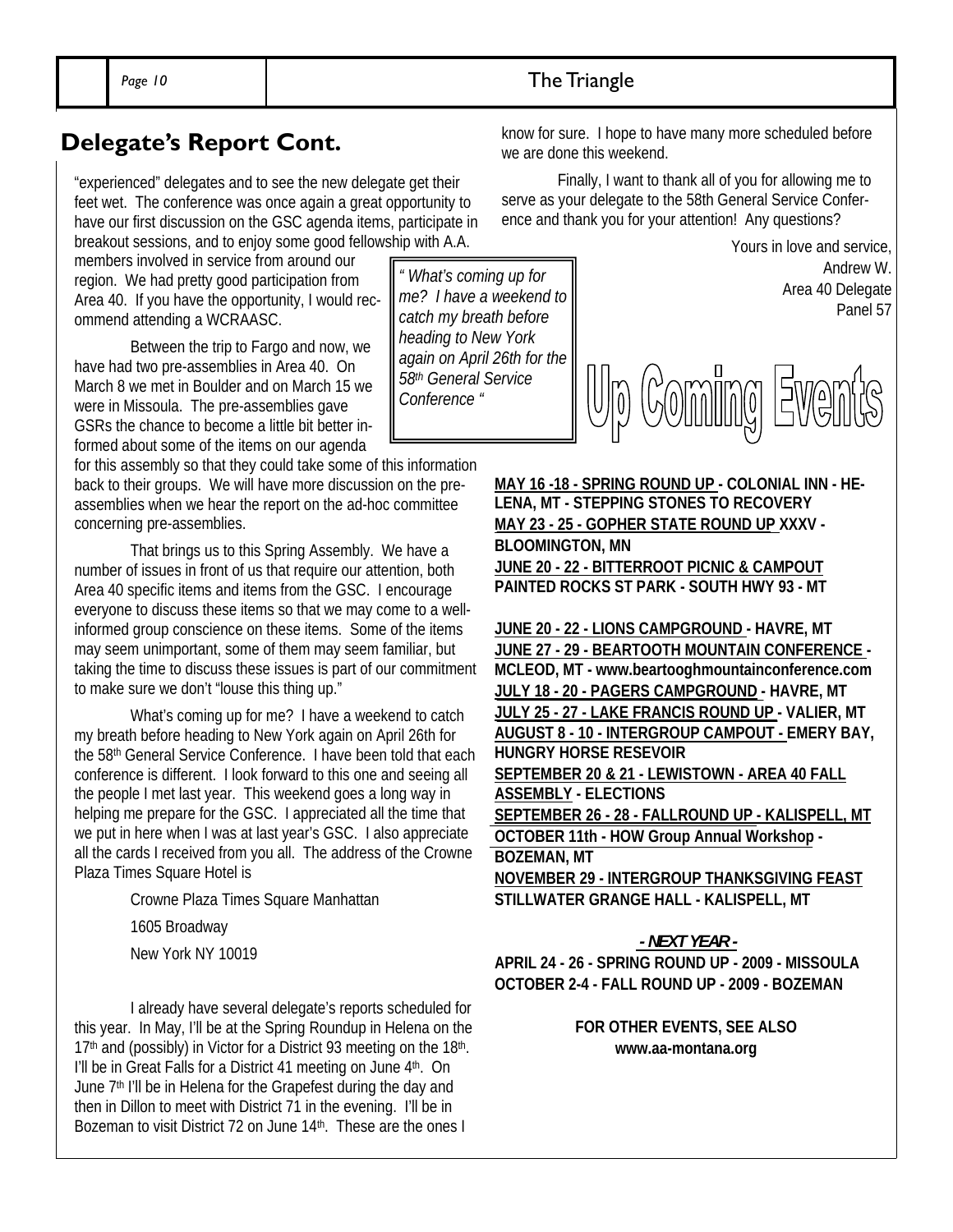### Volume 16 Issue 3 *Page 11*

# **Your Area 40 Chairs**

Delegate - Andrew W. - Missoula, MT Area Chair - Carole B. - Billings, MT Secretary - Connie R. - Clancy, MT Treasurer - Curt K. - Helena, MT Archives - Conrad M. - Eureka, MT CPC - Terry S. - Helena, MT Corrections - Bill E. - Bozeman, MT Grapevine - Billi Jo D. - Havre, MT Literature - Linda B. - Billings, MT PI - Sean B. - Bozeman, MT Treatment - Geoff D. - Billings, MT Triangle - Raymona C. - Columbia Falls, MT NON VOTING OFFICERS Area Advisor - Scott W. - Billings, MT Archivist - Gerry R. - Clancy, MT Web Master - Alex M. - Helena, MT





**District 21 - Rob P. - DCM - Wolf Point/Glasgow District 31 - Neil T. - DCM - Miles City District 41 - Mary S. - DCM - Great Falls District 42 - Gerald L. - DCM - Shelby District 51 - Doug M. - DCM - Havre**  District 61 - Tim M. - DCM - Helena District 71 - Richard P. - DCM - Butte **District 72 - Lori F. - DCM - Bozeman District 81 - Paula H. - DCM - Missoula District 91 - April A. - DCM - Kalispell/Whitefish District 93 - John V. - DCM - Missoula**